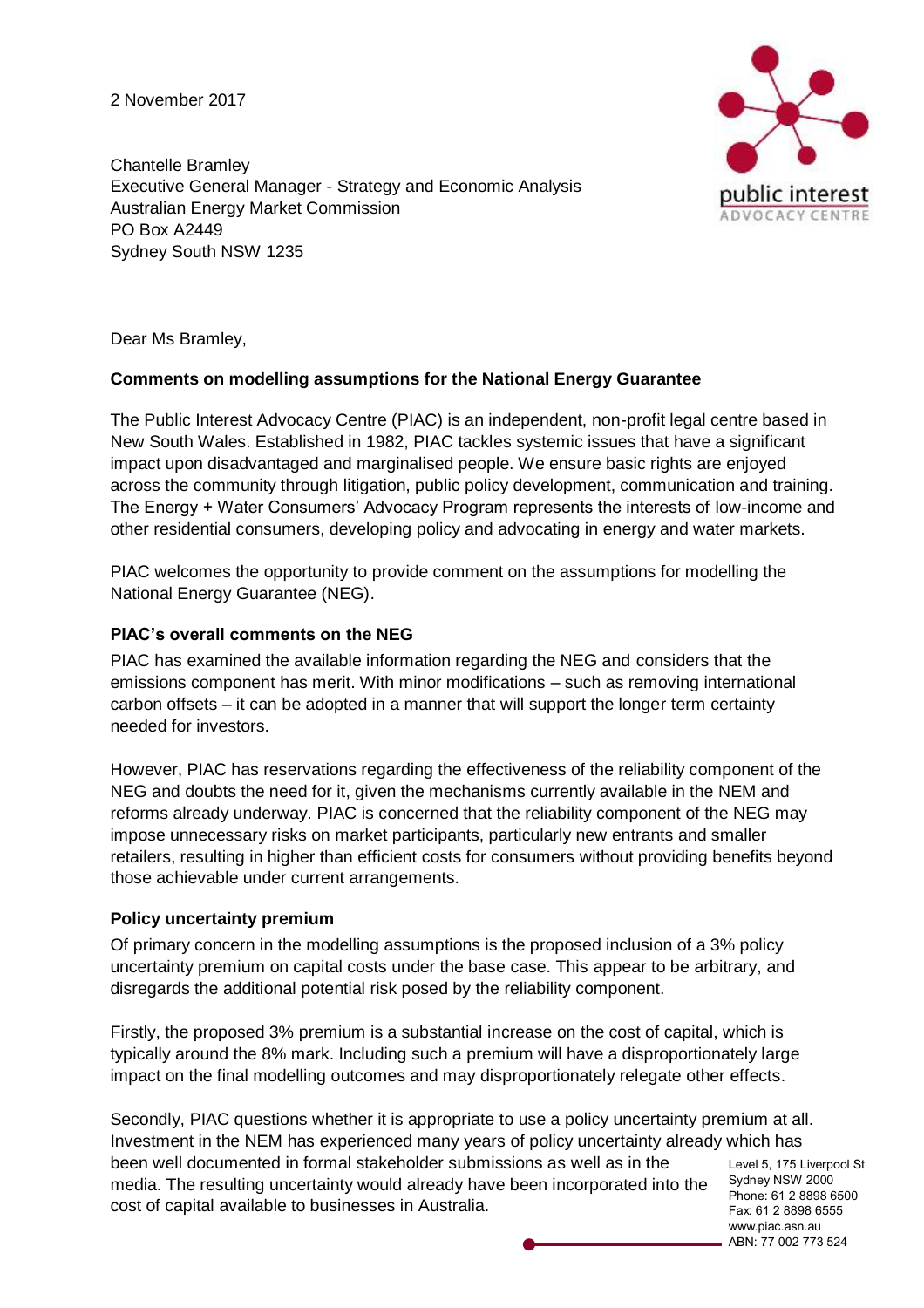A lack of emissions and energy policy is a symptom rather than the cause of this uncertainty – for instance, the carbon price was enacted into policy only to be removed shortly thereafter and the Renewable Energy Target, despite being federal policy for many years, has been subject to considerable policy uncertainty. It would be naïve to think implementing the NEG will remove this uncertainty altogether.

In any case, while the NEG would likely improve policy certainty to investors in non-variable generation sources (renewable and non-renewable), whether any further confidence is provided to variable solar and wind investors will be entirely dependent on the final design and the actual emissions and reliability settings in a given jurisdiction, as well as clarity over the governance of these.

Finally, in PIAC's view the reliability component of the NEG appears to present new uncertainty to investors. This is not captured in the setting of a policy uncertainty premium to zero.

Given that the final design of the NEG is a long way from being finalised, it is premature to put a value on policy uncertainty.

### *Recommendation 1*

*PIAC recommends the AEMC not use any policy uncertainty premium in its modelling.*

### **System security and reliability reforms**

PIAC notes that there are a number of mechanisms either currently available in the NEM or that have either recently been introduced or committed that seek to achieve similar system security and reliability outcomes as the NEG. These include:

- the Reliability Emergency Reserve Trader (RERT) provisions;
- obligations on transmission businesses to procure a minimum level of inertia;
- a market for inertia above this minimum level;
- new frequency ancillary services markets;
- a market for emissions reductions; and,
- markets for demand response to be in place by the summer of 2018-19.<sup>1</sup>

These will, importantly, send financial signals for investment in the services that are valued in the system, and are expected to address the same system security and reliability issues that the NEG is intended to address.

There is no mention of these in the AEMC's proposed modelling assumptions. PIAC considers it imperative that these mechanisms and their impact on reliability, system security and cost be considered in the modelling, to allow the modelling to quantify any benefits and costs the NEG provides in addition to those which will be achieved without the NEG.

# *Recommendation 2*

*PIAC recommends that the AEMC include the impact on system security and reliability outcomes from the rule changes and other reforms which are currently available or committed.*

### **Wholesale market efficiency and outcomes**

PIAC considers that the NEG is likely to favour large, incumbent market participants and promote vertical integration. This position is shared by other stakeholders and analysts.

 1 *COAG Energy Council Meeting Communique*, 14 July 2017.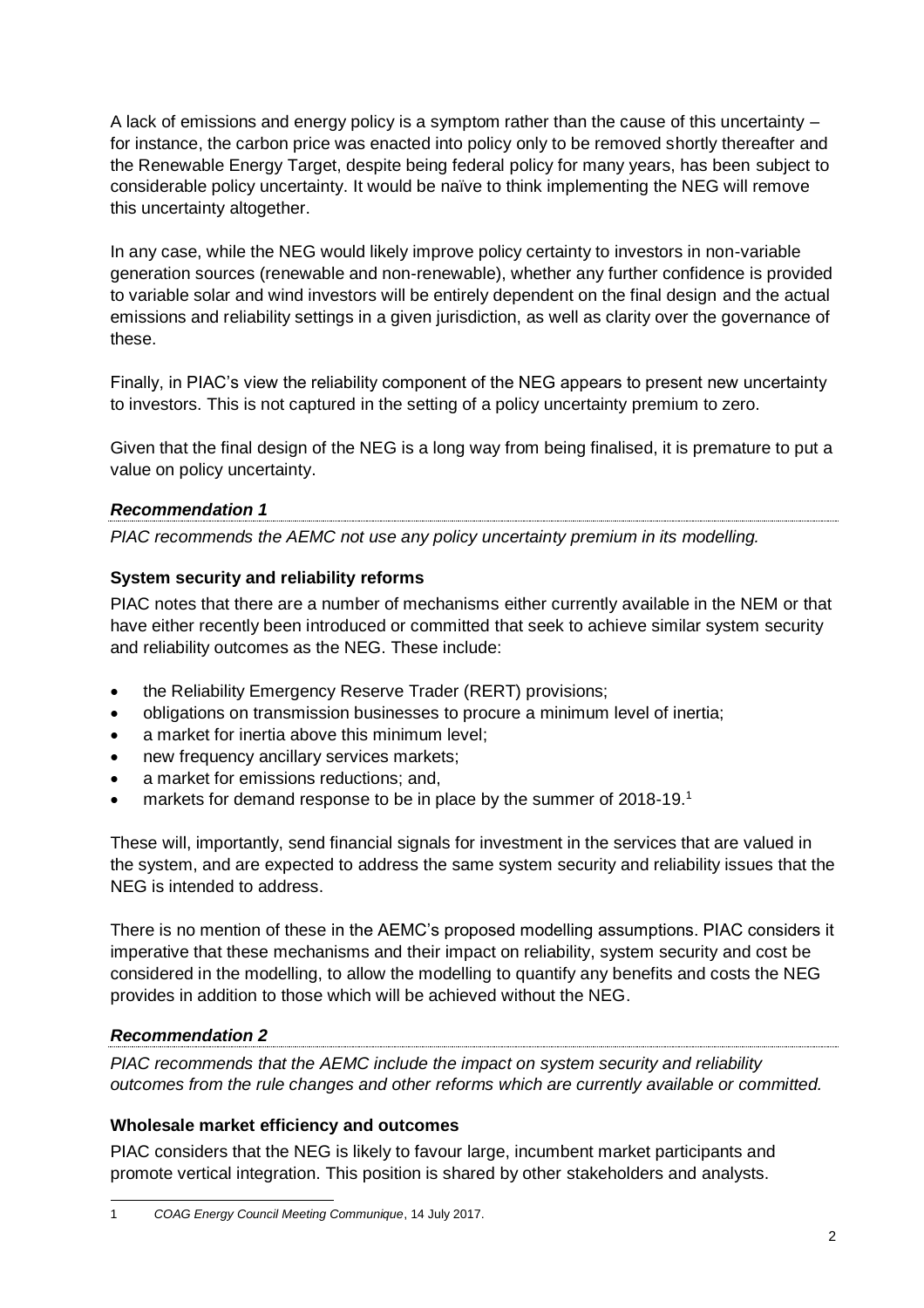Therefore, PIAC has strong concerns that the reliability component of the NEG may further concentrate market power in the NEM wholesale market and other related markets such as the derivatives markets. Given that one of the key outputs of the modelling is likely to be wholesale prices, PIAC considers that the modelling must allow for the impact of concentration of market power on the efficiency of wholesale market outcomes.

### *Recommendation 3*

*PIAC recommends the AEMC consider the likely negative impact on the efficiency of wholesale market outcomes from the introduction of the NEG.*

### **Snowy 2.0**

PIAC questions the inclusion of the Snowy 2.0 project given it is currently still undergoing a feasibility analysis. The assumed timing of 2024 appears unrealistic at this stage.

PIAC also recommends further information be provided on the assumed costs for its generation, the round-trip efficiency of energy consumed and produced, and the availability of generation from Snowy 2.0 given its sensitivity to water availability and environmental restrictions.

### *Recommendation 4*

*PIAC recommends that the AEMC undertakes sensitivity analysis on Snowy 2.0. Failing that, the AEMC should provide clarity of the cost, efficiency, timing and availability assumptions for Snowy 2.0.*

### **Retirements**

PIAC considers that the proposed retirement of Bayswater in 2034/35 is too far into the future to accurately model, given the changing nature of the NEM. PIAC therefore suggests that sensitivity analysis may be more appropriate. Further, PIAC seeks to ensure that the cost-based retirements of existing generation include any additional costs that market participants may incur under the NEG.

### *Recommendation 5*

*PIAC recommends that sensitivity analysis may be appropriate to model the impacts of generator retirement levels and timing.*

### **Renewable Energy schemes**

PIAC notes that the AEMC has not made reference to the other state-based renewable energy targets and schemes which are currently available or are being developed. PIAC considers that these will drive significant new investment in addition to the federal Renewable Energy Target and the NEG, and should be included in the modelling.

### *Recommendation 6*

*PIAC recommends that the AEMC include state-based renewable energy targets and schemes in its analysis in addition to the Renewable Energy Target and the NEG.*

### **Technology costs**

While the proposed costs appear reasonable to PIAC, we note that the assumed costs for solar thermal may be high given that the planned Aurora Solar Energy Project in Port Augusta is reported to sell its output at \$78/MWh.